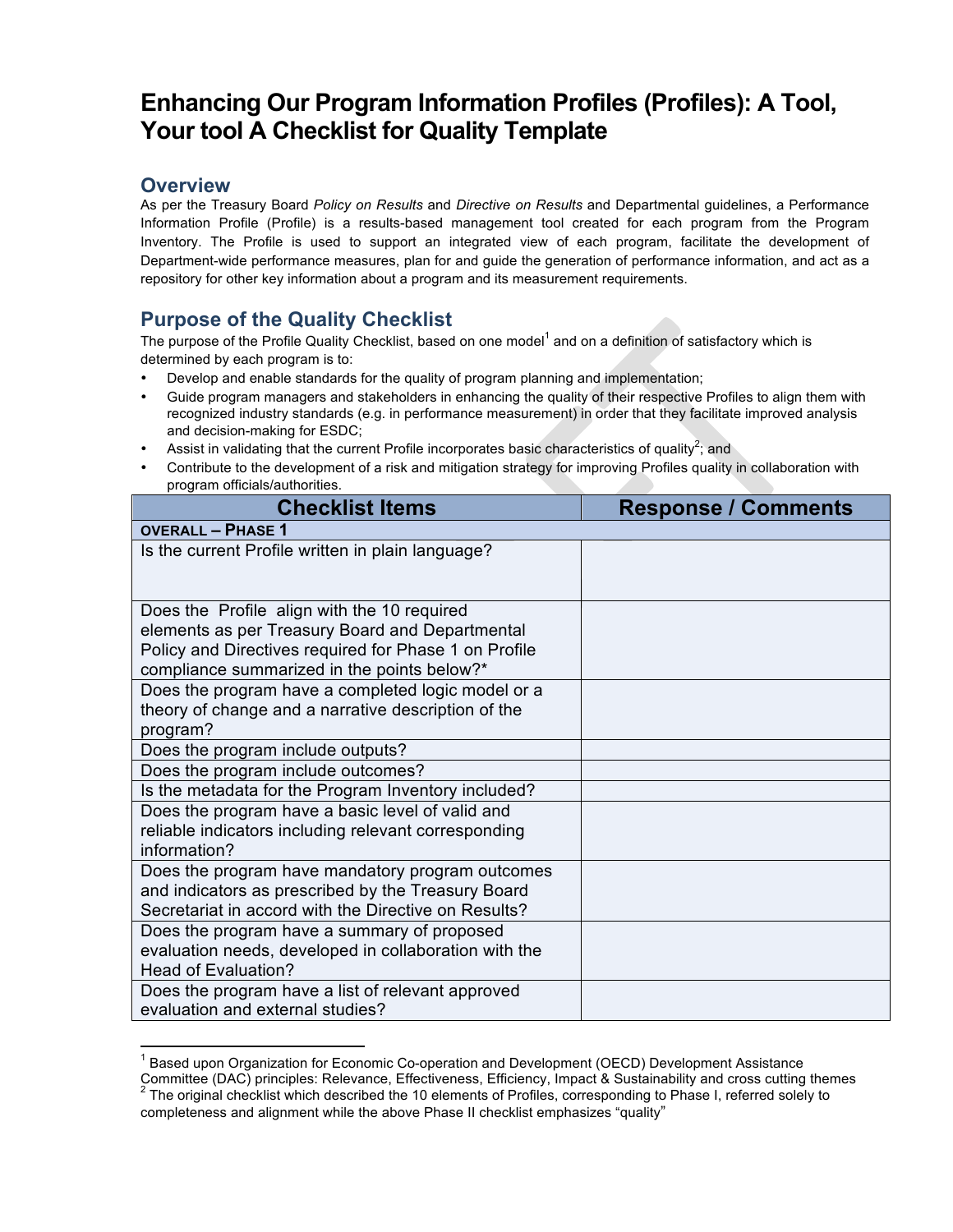| Does the program have a list of relevant major projects,<br>transfer payment programs, services and horizontal<br>initiatives? |  |
|--------------------------------------------------------------------------------------------------------------------------------|--|
| Does the program include government wide policy                                                                                |  |
| considerations such as gender based analysis, official                                                                         |  |
| languages, environment, etc.?                                                                                                  |  |
| <b>OVERALL - PHASE 2</b>                                                                                                       |  |
| In addition to results and indicators, does the Profile                                                                        |  |
| describe its strategy and/or operations?                                                                                       |  |
| Does the Profile include relevant and meaningful                                                                               |  |
| stakeholder collaboration?                                                                                                     |  |
| Does the Profile adequately describe the long-term                                                                             |  |
| benefits?                                                                                                                      |  |
| Does the Profile outline positive and negative, primary                                                                        |  |
| and secondary long term effects?                                                                                               |  |
| How easily can the Profile be evaluated for relevance,                                                                         |  |
| efficiency, effectiveness, impact/contribution and                                                                             |  |
| sustainability?                                                                                                                |  |
|                                                                                                                                |  |
|                                                                                                                                |  |
| <b>INDICATORS</b>                                                                                                              |  |
| Do current Profile indicators reliably measure what is                                                                         |  |
| intended and is their use truly beneficial? Are they                                                                           |  |
| developed to be S.M.A.R.T.?                                                                                                    |  |
| $S -$ Specific                                                                                                                 |  |
| $M - Measurable$                                                                                                               |  |
| A - Achievable                                                                                                                 |  |
| $R -$ Relevant                                                                                                                 |  |
| $T - Time$ -bound                                                                                                              |  |
| More qualitative indicators may be needed particularly at                                                                      |  |
| the outcome levels particularly for collaborative and                                                                          |  |
| horizontal work in clusters. They could be guided by the                                                                       |  |
| S.P.I.C.E.D approach below:                                                                                                    |  |
| S - Subjective - Program officials, beneficiaries                                                                              |  |
| and other stakeholders may have a special position                                                                             |  |
| or experience that provides unique insights and extra                                                                          |  |
| value                                                                                                                          |  |
|                                                                                                                                |  |
| P - Participatory - Indicators developed with those best                                                                       |  |
| placed to access them-beneficiaries, program officials &                                                                       |  |
| other stakeholders                                                                                                             |  |
|                                                                                                                                |  |
| I - Interpreted – Indicators developed by the program                                                                          |  |
| may require an explanation                                                                                                     |  |
|                                                                                                                                |  |
| C - Compared – Cross-checking is necessary with a                                                                              |  |
|                                                                                                                                |  |
| variety of program officials, beneficiaries and/or other                                                                       |  |
| stakeholders                                                                                                                   |  |
|                                                                                                                                |  |
| E – Empowering - Program officials, beneficiaries and                                                                          |  |
| other stakeholders should see their needs critically<br>reflected                                                              |  |